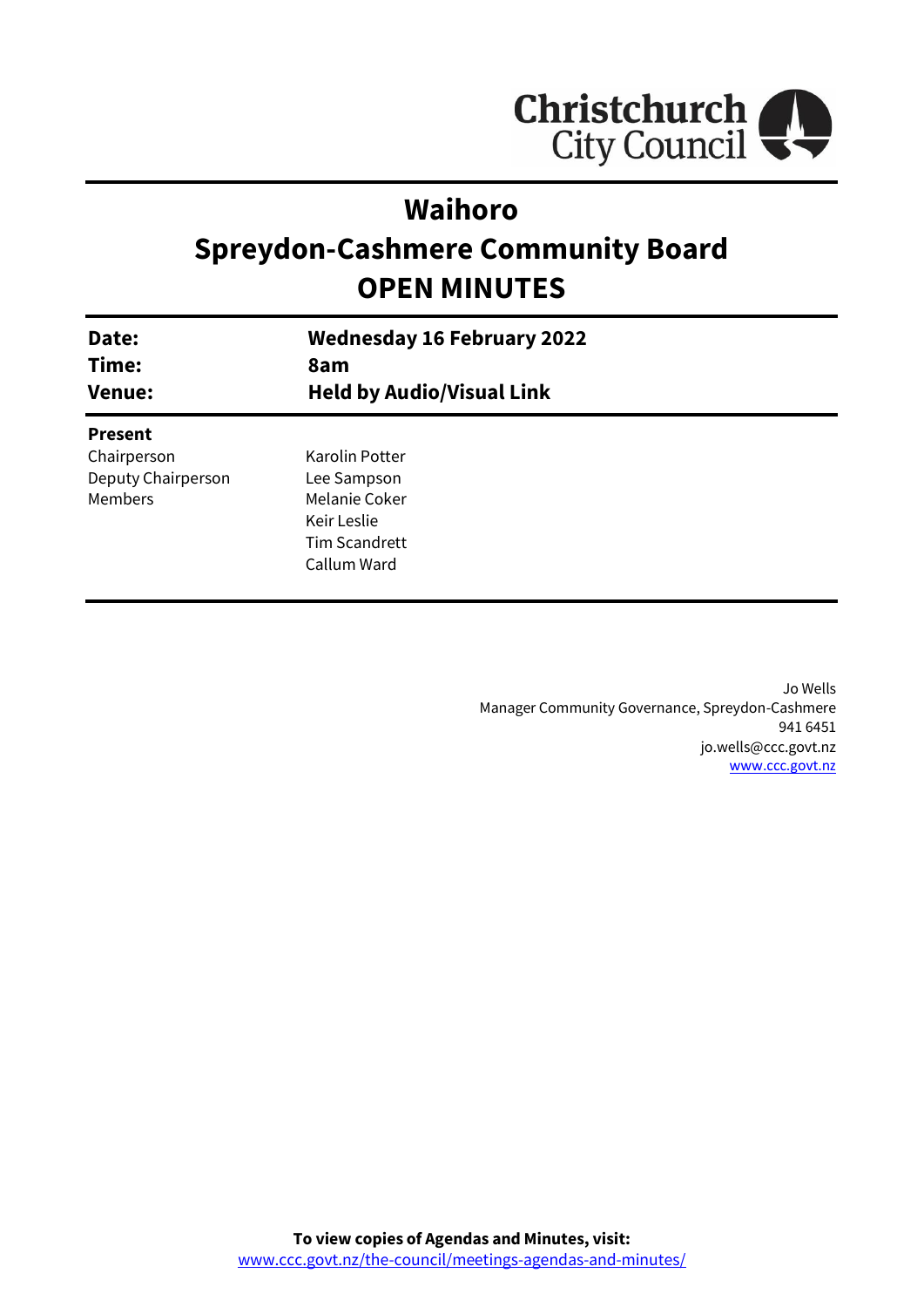

- **Part A Matters Requiring a Council Decision**
- **Part B Reports for Information**
- **Part C Decisions Under Delegation**

## **Post Meeting Note:**

It is noted that this meeting was held via audio/visual link on the Zoom platform due to the country being under COVID-19 Protection Framework (the Traffic Alert System Red) on the date the meeting was scheduled. The meeting was also livestreamed and recorded on the Board's YouTube channel [\(https://www.youtube.com/channel/UCGweLMco4E1iIUpXZ7voUgA\)](https://www.youtube.com/channel/UCGweLMco4E1iIUpXZ7voUgA). These minutes provide a written summary of the meeting proceedings.

## **Karakia Tīmatanga**: Karolin Potter.

The agenda was dealt with in the following order.

## **1. Apologies Ngā Whakapāha**

**Part C** 

There were no apologies.

## **2. Declarations of Interest Ngā Whakapuaki Aronga**

## **Part B**

Lee Sampson declared an interest in Item 7 – Hearings Panel Report on Cashmere Tennis Club Lease Application and Tim Scandrett declared an interest in Item 8 – Park Hills Park Trust Board.

## **3. Confirmation of Previous Minutes Te Whakaāe o te hui o mua**

## **Part C**

## **Community Board Resolved SCCB/2022/00004**

That the minutes of the Waihoro Spreydon-Cashmere Community Board meeting held on Tuesday, 1 February 2022 be confirmed with the following amendment to Item 9.2 – Elected Members' Information Exchange – Vehicle Break-Ins:

The Waihoro Spreydon-Cashmere Community Board agreed to request that staff arrange again request an urgent briefing with the Police and Community Patrol about safety issues in the Board area, including ongoing vehicle break-ins at the Rapaki Track, Mt Vernon Park and Victoria Park car parks.

Lee Sampson/Callum Ward **Carried**

## **4. Public Forum Te Huinga Whānui**

## **Part B**

## **4.1 Graeme Dingle Foundation**

Anne Hindson, Business Development Manager – Canterbury Region of the Graeme Dingle Foundation, spoke about the Foundation's activities in the Board area, including Kiwi Can.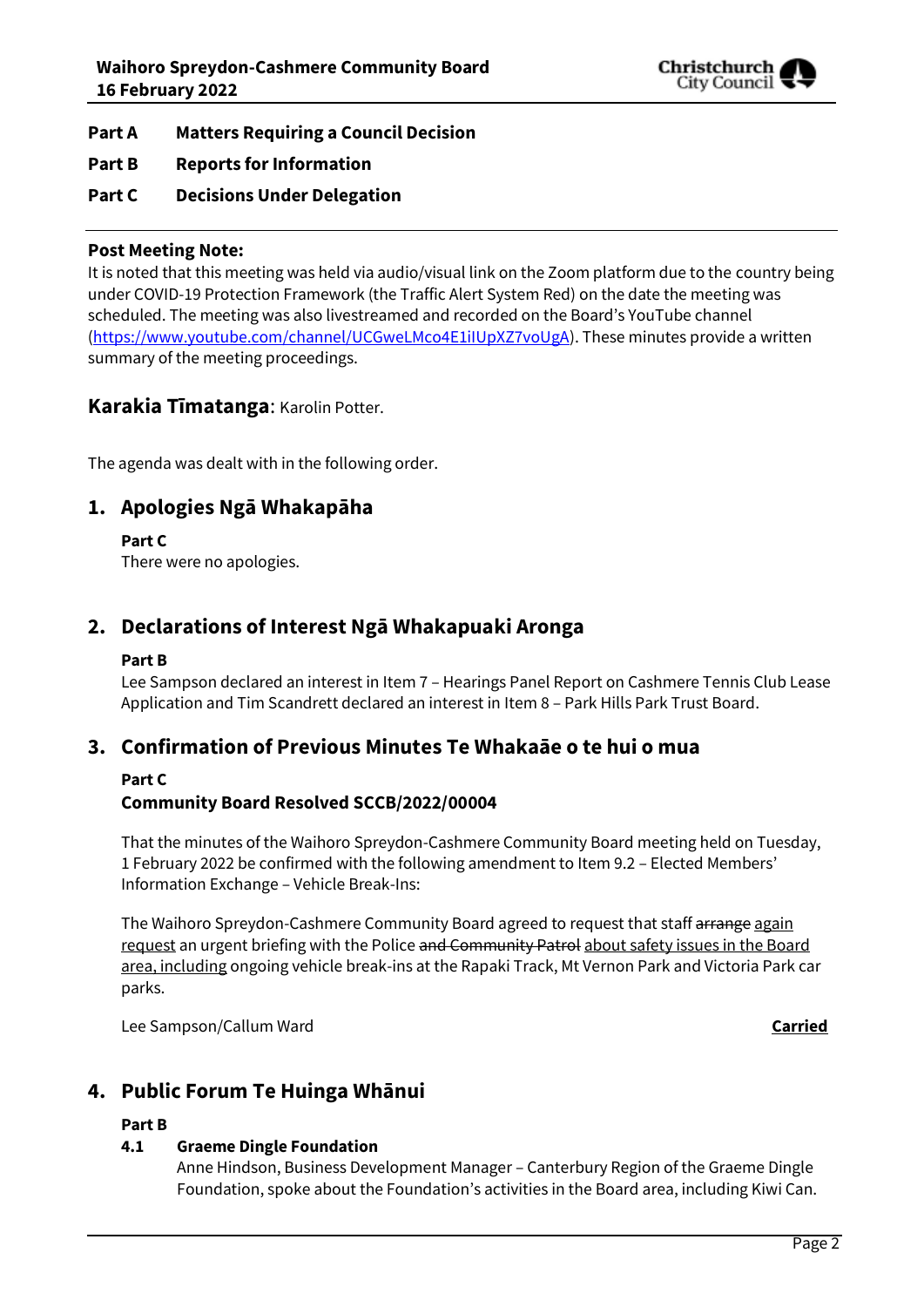Kiwi Can is a life skills and values programme that is delivered to the whole school (Years 1- 8) by trained Kiwi Can leaders, who are also role models for the children. Ms Hindson noted that the programme is delivered both during and outside curriculum time. For example, Kiwi Can operates outside curriculum time at lunchtime and before and after school.

Ms Hindson noted that Kiwi Can costs about \$220 per child per year, and the school contributes about ten percent of this cost. The Foundation raises the rest of the funds from grants and corporate sponsors.

Ms Hindson noted that Kiwi Can operates in Addington School and started in Rowley School this term. She invited the Board to visit the programme in one of the schools.

A Board member indicated that they will advocate for government funding for Kiwi Can when meeting with Members of Parliament or government officials.

A Board member noted that the programme sounds excellent, but the Board has limited funding available.

A Board member noted that there is a principle that is important in local body issues that the ratepayer does not pay for that which is the taxpayer's responsibility.<sup>\*</sup>

A Board member noted that they understand that Addington School finds Kiwi Can valuable.

Staff noted that if the Foundation applies for Board funding towards Kiwi Can, staff will assess the application and provide a report to the Board for a decision.

The Chairperson thanked Ms Hindson for her presentation.

*\* Amendment made at the Board's 1 March 2022 meeting during Item 3 – Confirmation of Previous Minutes.*

## **4.2 Somerfield Park**

Mary O'Connor, resident, spoke about a range of concerns she has about Somerfield Park.

Ms O'Connor noted that a footpath in the park was recently upgraded, but she was not previously aware that this was planned. She noted that the new path is wider, which encourages faster speeds by cyclists and reduces grassy areas. She also queried why asphalt had been used instead of a softer material that would be more pedestrian friendly. In her view, this project was not the best use of funds in the park. She would have preferred if potholes in the footpath were repaired rather than the entire footpath upgraded.

Ms O'Connor requested that the public toilet in the park be made more accessible and safer. She noted that the entrance gate is sometimes not locked open so a person could close it behind you and lock you in. She also noted that the hand basin is at the end of a narrow space so she does not use it for fear of being grabbed from behind. She suggested knocking down the internal walls to improve safety. She noted that the public toilet at Cashmere Valley Reserve View Park\* is much safer and in better condition.

Ms O'Connor requested that the Council replace bark in the park's playground with soft fall material. She also noted that she does not support the recent replacement of multiple rubbish bins in the park with one big belly bin. She noted that there is no path to the new bin.

Ms O'Connor requested that the wire rope fence around the perimeter of the park have more gaps for pedestrians. She also requested that a bush with sharp thorns at the Somerfield Street corner of the park be removed.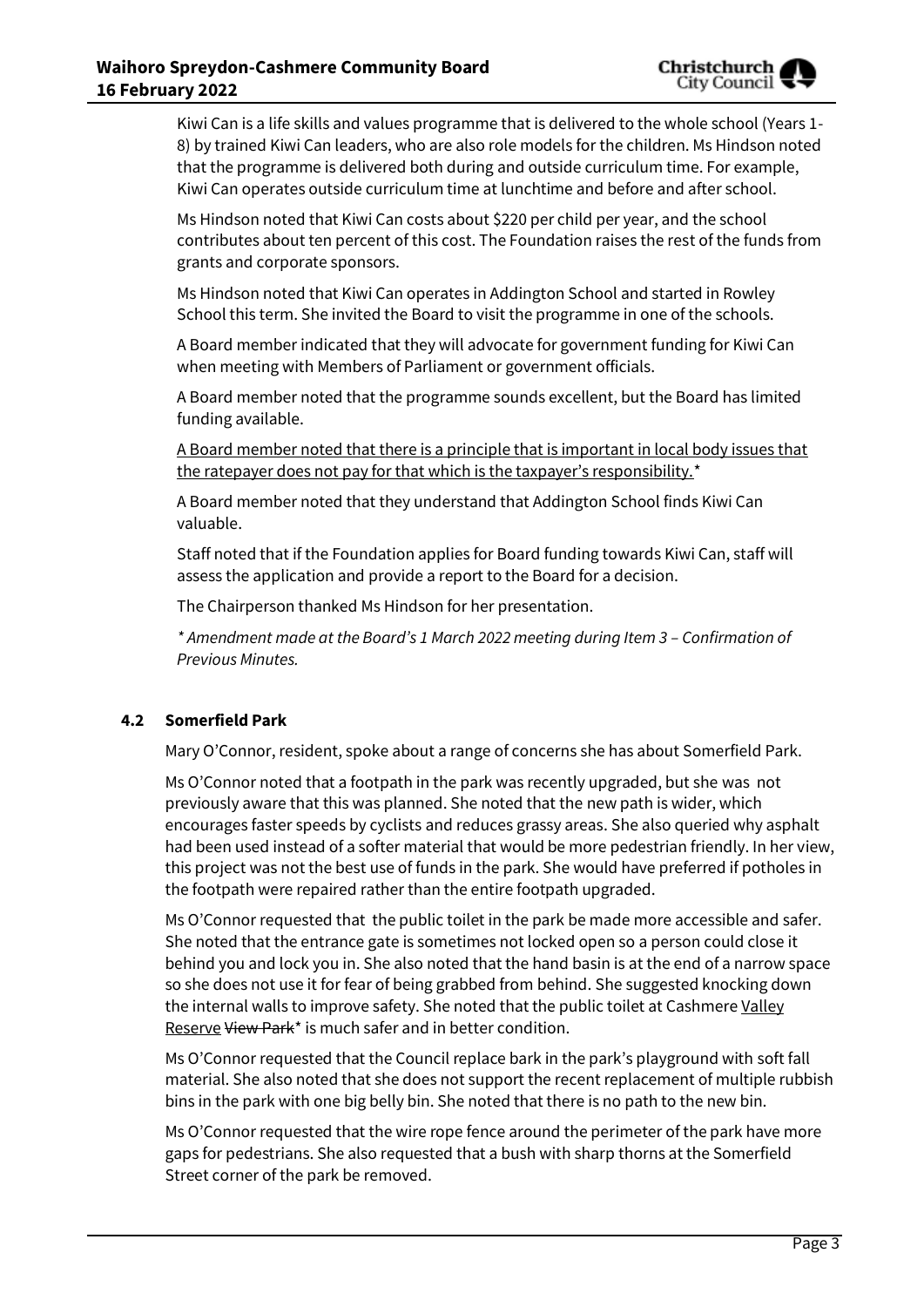A Board member noted that they have heard from other residents about new big belly bins in other parks in the Board area, and the Council is interested to hear feedback about their placement.

Another Board member noted that they support the recent reduction in the number of rubbish bins across the city as this contributes to climate resilience. But they noted that the placement of some bins could be improved, which the Council is working on.

A Board member asked Ms O'Connor where she would suggest the big belly bin be moved to, but she was unsure. The Board member suggested that Board members visit the park to see if they think the bin should be moved, and if so where.

A Board member noted that the budget for public toilet upgrades is not interchangeable with that for footpath upgrades. They noted that upgrading public toilets is one of the Board's priorities that they advocate for in the Council's Long Term Plan. Another Board member suggested asking staff for Crime Prevention through Environmental Design reports on public toilets, and an update on the planned programme for toilet renewals in the Board area.

A Board member suggested asking staff to investigate improving pedestrian access through the wire rope fence around the perimeter of the park.

A Board member suggested asking staff for advice on whether future footpaths in parks can be built with some recycled material rather than only asphalt.

A Board member suggested asking staff whether the playground could have soft fall installed. Staff replied that when the playground is renewed this will likely occur, but it is not yet due for renewal.

The Chairperson thanked Ms O'Connor for her presentation.

*\* Amendment made at the Board's 1 March 2022 meeting during Item 3 – Confirmation of Previous Minutes.*

## **Part B**

The Waihoro Spreydon-Cashmere Community Board agreed to request that staff:

- 1. Investigate options to improve the safety of the Somerfield Park public toilet.
- 2. Provide an update on the programme for toilet renewals in the Board area, including timeframes.
- 3. Investigate improving pedestrian access through the fence around the perimeter of Somerfield Park.
- 4. Provide advice on whether future footpaths in parks can be built with some recycled material rather than asphalt.

## **Attachments**

A Somerfield Park - PowerPoint Presentation ⇒

## **5. Deputations by Appointment Ngā Huinga Whakaritenga**

## **Part B**

There were no deputations by appointment.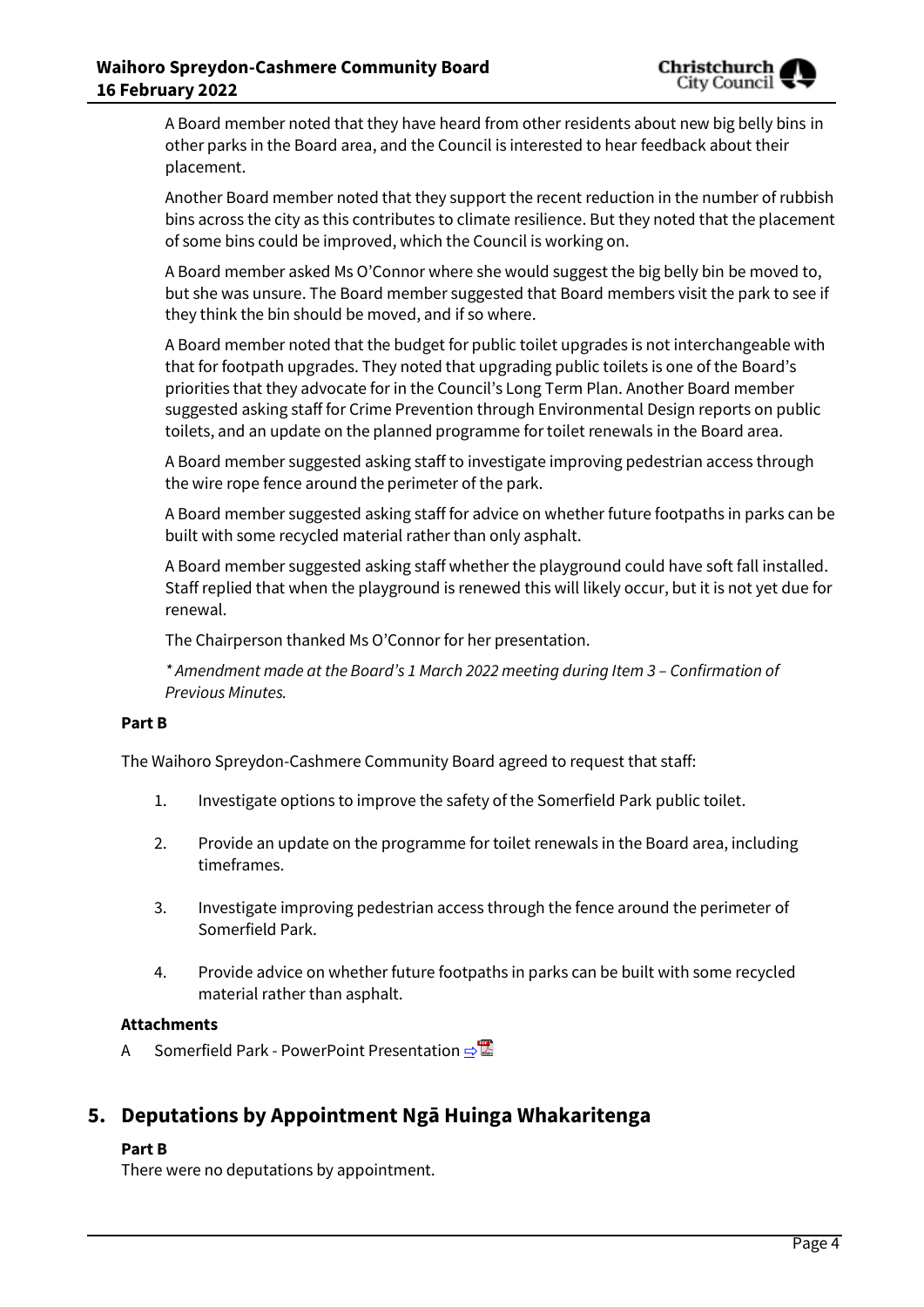

## **6. Presentation of Petitions Ngā Pākikitanga**

## **Part B**

There was no presentation of petitions.

## **7. Reserves Act Hearings Panel Report on Cashmere Tennis Club Lease Application**

## **Board Comment**

Lee Sampson declared an interest in this item and took no part in the Board's voting on it. The Board heard from the Chairperson and staff, who shared the key points from the report. Staff noted that this week Cashmere Tennis Club advised that they plan to improve drainage on one of the courts and mark two courts for pickleball, which is popular among older adults. Staff also noted that a small portion of the lease area is on legal road. Staff will prepare a memorandum about this.

A Board member asked if the existing lease required the club to make at least one court available for public use free of charge. Staff replied that the club makes some courts available for public use, but the community are strongly encouraged to pay. These courts are not locked and there is signage on the gate about the cost for casual use. A Board member suggested that the club consider a scholarship programme that would allow young players who could not afford membership to receive training and court access.<sup>\*</sup>

A Board member noted that in their view at least one of the courts should be available for public use at no charge, and two additional courts should be available for casual use at as affordable a rate as possible.

A Board member asked if the triangle of land adjacent to Crichton Terrace and Valley Road is within the lease area. The Board member noted that this is a flat area, which is rare in the hill suburb, that the community use for gatherings. Staff replied that the triangle of land yolley wall and a small area around this is part of the lease area so the club has exclusive use of it. But this area is not fenced and in practice the club is happy for the community to use it. Another Board member suggested that staff ask for assurance from the club that it continue to make the area available for public use. The rest of the triangle of land is outside the lease area and so is open to the public.\*

A Board member asked who is responsible for maintaining the volley wall in the triangle of land. Staff replied that the club is responsible for maintenance.

A Board member suggested that staff seek assurance from the club that their burglar alarms are dealt with in a timely manner.

*\* Amendment made at the Board's 1 March 2022 meeting during Item 3 – Confirmation of Previous Minutes.*

## **Hearings Panel Recommendations Ngā Tūtohu o Te Tira Taute**

That the Waihoro Spreydon-Cashmere Community Board:

- 2.1 Receive and consider the information in the report, the submissions, and all other relevant information received on the proposed new ground lease to the Cashmere Tennis Club Incorporated for their existing tennis courts, pavilion building and other supporting infrastructure.
- 2.2 Approve the granting of a ground lease subject to section 54(1)(b) of the Reserves Act 1977, over approximately 8175 square metres being part of Cashmere Valley Reserve (Res 5114 RT CB372/26, a Recreation Reserve under the Act) (lease plan shown in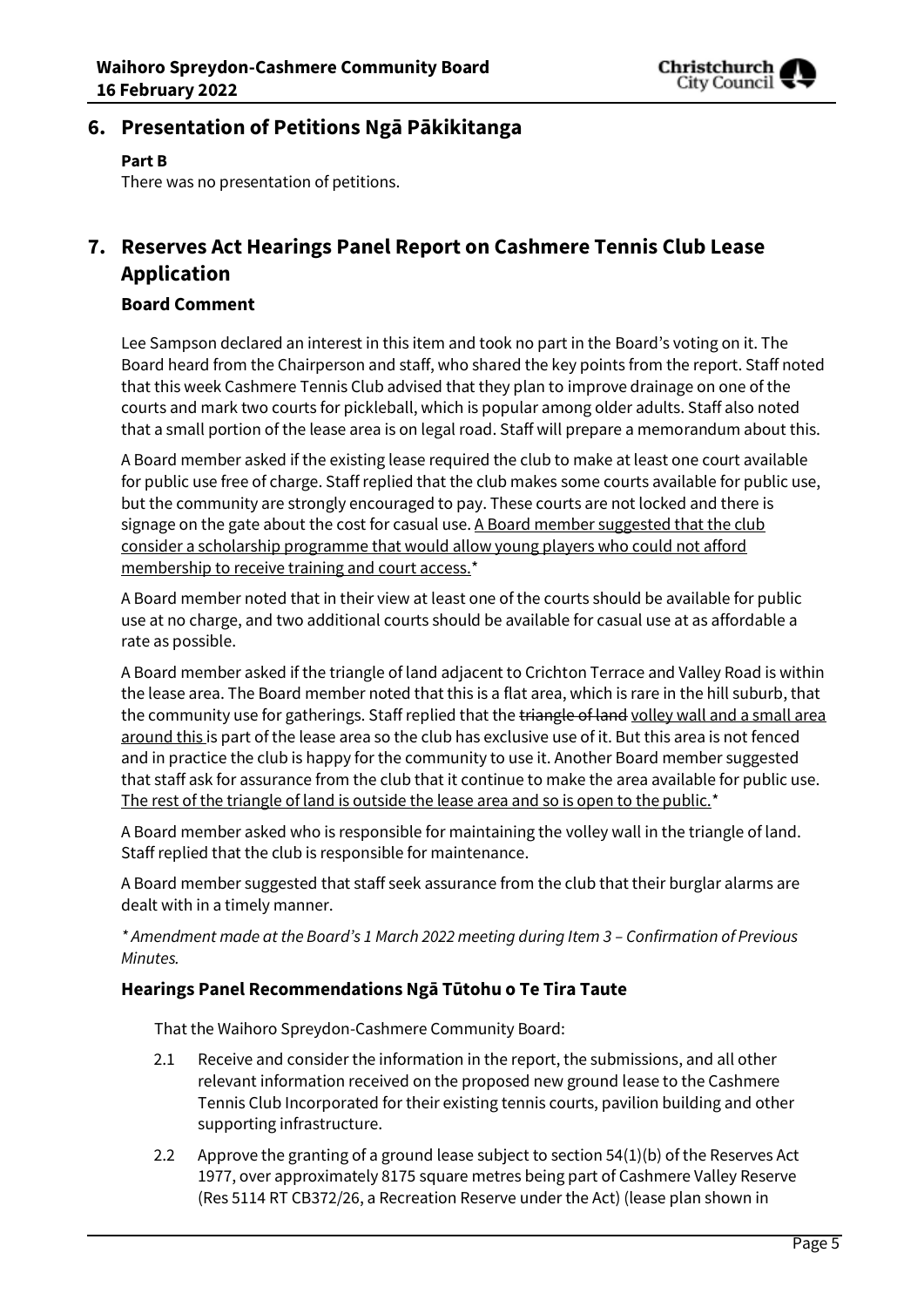**Attachment A**), to Cashmere Tennis Club Incorporated for the existing 13 tennis courts, pavilion building, and associated supporting infrastructure, for a period of 33 years broken into 3 terms of 11 years, at an annual rental set in accordance with the Council's Sports Lease Charges Policy.

- 2.3 Authorise the Property Consultancy Manager to administer and conclude the terms of the new lease.
- 2.4 Notes that Council staff will continue to work with the Cashmere Tennis Club on minor issues raised during consultation.

## **Community Board Resolved SCCB/2022/00005**

## **Part C**

That the Waihoro Spreydon-Cashmere Community Board:

- 2.1 Receives the information in the report, the submissions, and all other relevant information received on the proposed new ground lease to the Cashmere Tennis Club Incorporated for itsexisting tennis courts, pavilion building and other supporting infrastructure.
- 2.2 Approves the granting of a ground lease subject to section 54(1)(b) of the Reserves Act 1977, over approximately 8175 square metres being part of Cashmere Valley Reserve (Res 5114 RT CB372/26, a Recreation Reserve under the Act) (lease plan shown in **Attachment A** of Item 4 – Cashmere Valley Reserve – Proposed new lease to Cashmere Tennis Club in the agenda of the hearings panel on 1 November 2021), to Cashmere Tennis Club Incorporated for the existing 13 tennis courts, pavilion building, and associated supporting infrastructure, for a period of 33 years broken into 3 terms of 11 years, at an annual rental set in accordance with the Council's Sports Lease Charges Policy.
- 2.3 Authorises the Property Consultancy Manager to administer and conclude the terms of the new lease.
- 2.4 Notes that Council staff will continue to work with the Cashmere Tennis Club on minor issues raised during consultation.
- 2.5 Requests that staff seek assurance from the Cashmere Tennis Club that it will continue to make the triangle of land adjacent to Crichton Terrace and Valley Road available for public use.

Tim Scandrett/Keir Leslie **Carried**

## **8. Port Hills Park Trust Board**

## **Board Comment**

Tim Scandrett declared an interest in this item and took no part in the Board's discussion or voting on it.

The Board heard from staff, who shared the key points from the report.

A Board member asked what the term was for a member of the Port Hills Park Trust Board. Staff replied that the Board would consider its recommendation at the start of each Community Board term.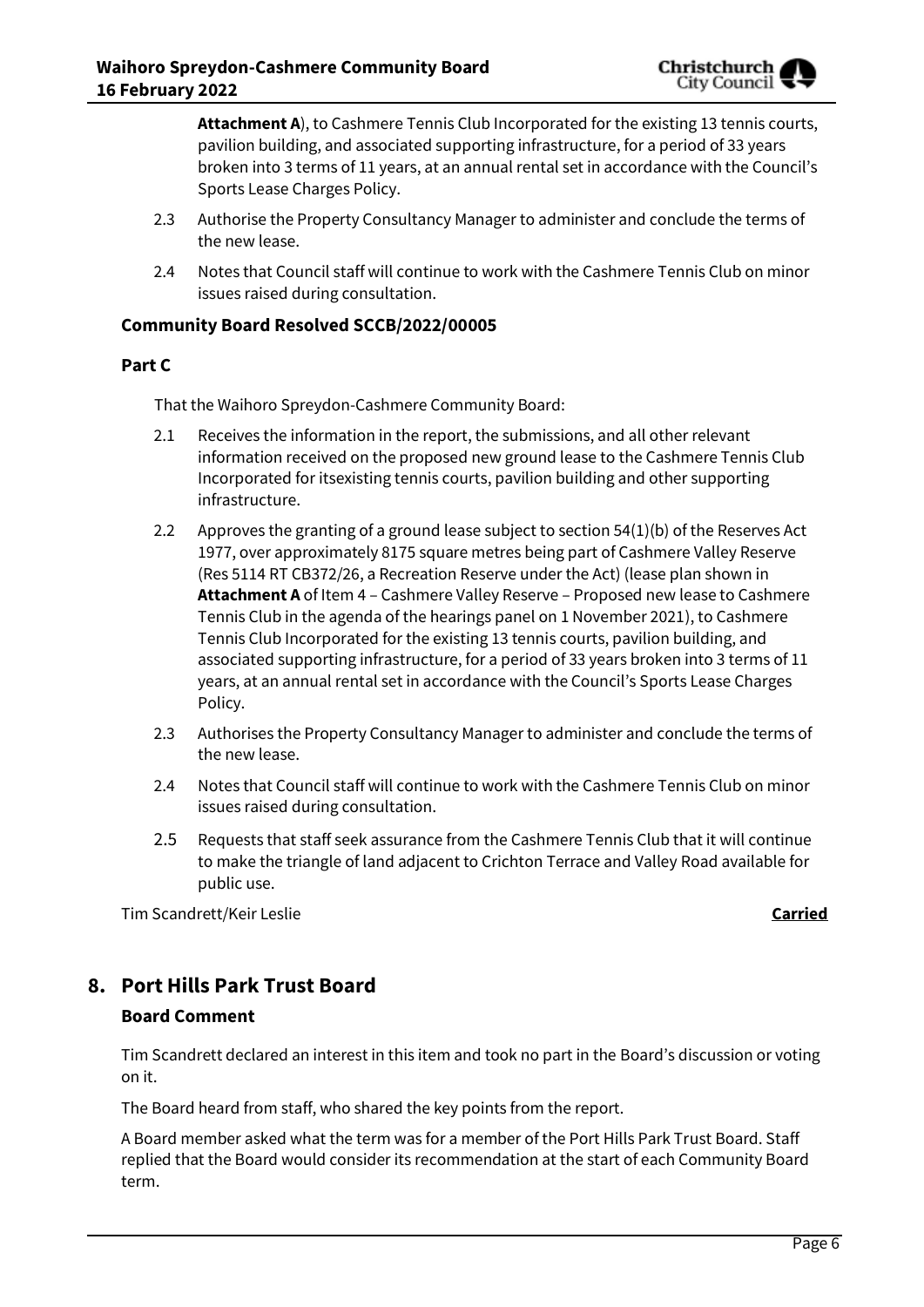

Lee Sampson noted that he would be happy if the Board recommended either Keir Leslie or himself.

Keir Leslie noted that he would be happy if the Board recommended Lee Sampson as Mr Sampson has an existing relationship with the Port Hills Park Trust Board.

A Board member suggested that Keir Leslie could be an alternate if Lee Sampson were unavailable for any meetings. Mr Leslie noted he was happy with this arrangement.

## **Officer Recommendations / Ngā Tūtohu**

That the Waihoro Spreydon-Cashmere Community Board:

1. Recommend that the Mayor appoint a Waihoro Spreydon-Cashmere Community Board member to the Port Hills Park Trust Board for the remainder of the 2019-22 term.

## **Community Board Resolved SCCB/2022/00006**

#### **Part C**

That the Waihoro Spreydon-Cashmere Community Board:

1. Recommends that the Mayor appoint Lee Sampson to the Port Hills Park Trust Board for the remainder of the 2019-22 term.

Keir Leslie/Melanie Coker **Carried**

## **9. Elected Members' Information Exchange Te Whakawhiti Whakaaro o Te Kāhui Amorangi**

## **Part B**

Board members shared the following information:

- A Board member attended the Chairpersons' and Staff Forum.
- A Board member noted that roadworks on Tennyson Street will be completed shortly.
- A Board member noted that footpaths in Beckenham are being repaired, but there was no scope for roadside vegetation to be pruned. The Board member has queried this and is awaiting a response.
- A Board member noted that the Port Hills Trust Board may speak to the Board at its next meeting.
- A Board member noted that numerous residents have contacted them about the potential impact of Waka Kotahi's Brougham Street project on surrounding streets.
- A Board member noted that numerous residents have contacted them about Coronation Hall asking when it will be renovated. Staff suggested including an update in the Board's next newsletter.
- A Board member noted that a hearing on the Council's Lincoln Road project is upcoming.